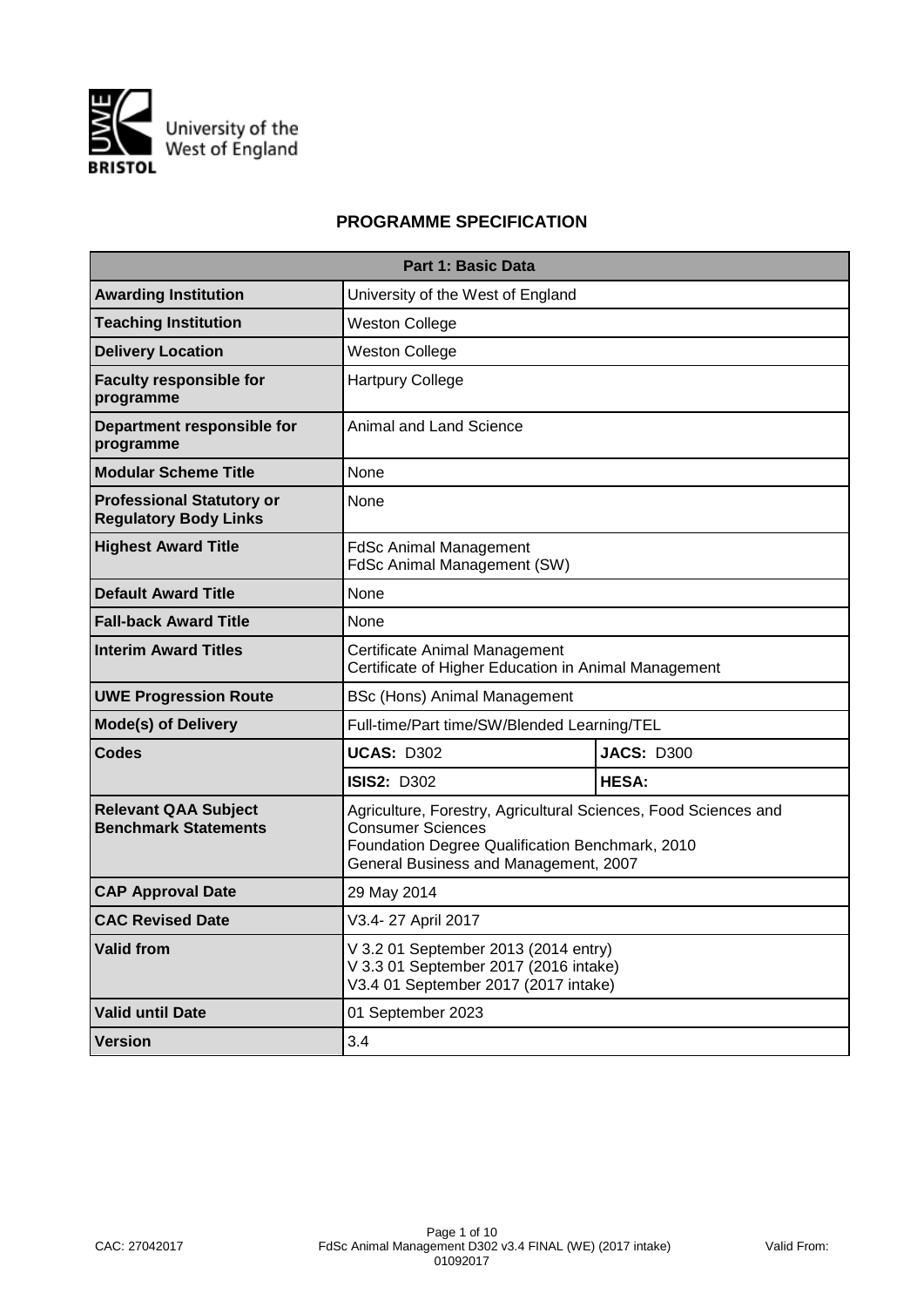# **Part 2: Educational Aims of the Programme**

The FdSc Animal Management programme is designed to develop students to have an understanding of all aspects of animal biology and specifically animal health and welfare. The programme will provide the students with the knowledge and skills to pursue a career in the professional care of animals. Graduates will have the relevant skills and knowledge to progress within higher education.

This programme will enable students to:

- 1 Access a distinctive approach to teaching, learning and assessment through the utilisation of work related and work based learning throughout the programme.
- 2 Enter a clear structure for training and progression within the animal industry.
- 3 Raise standards and skills levels within the animal industry.
- 4 Appreciate Health and Safety legislation influencing work within the animal industry.<br>5 Understand and apply current welfare legislation.
- Understand and apply current welfare legislation.
- 6 Develop a sound understanding of both the science and the management skills needed to progress in animal related careers.
- 7 Understand the impact of animal husbandry on welfare.
- 8 Develop academic, professional, generic practical and employability skills which will equip them for gaining employment and being successful at work.
- 9 Prepare for progression to study higher degrees in the animal sector.
- 10 Engage with the management and care of animal in a variety of settings.
- 11 Effectively develop and utilise employability skills which will help them to function effectively as members of a flexible, adaptable and competitive workforce which will help to fulfil the skills shortage identified by LANTRA.

This programme is designed to equip graduates with the knowledge and ability needed to work within the rapidly expanding animal industry. Students will acquire essential practical experience (including the handling of animals, differentiating healthy and diseased animals, and general animal management), as well as in-depth theoretical knowledge (including health and disease, anatomy and physiology, nutrition, management and behaviour), with key transferable skills heavily embedded within all modules. The programme:

- 1 Develops basic scientific principles to instil a knowledge and understanding of the animal in health and disease, management and nutrition and uses this understanding to study animals in the context of present day industry and environment.
- 2 Prepares students for employment, in particular in animal-related employment (including laboratory technicians, animal sanctuaries, pet shops, boarding kennels, wildlife parks or various charitable organisations, such as Blue Cross, PDSA and RSPCA).
- 3 Provides students with an intellectual challenge based on a scientific and analytical approach.
- 4 Provides both group and autonomous 'hands-on' experience.<br>5 Examines health of companion, farm and exotic animals.
- Examines health of companion, farm and exotic animals.
- 6 Provide experience in handling companion, farm and exotic animals.
- 7 Practical experience in laboratory skills.
- 8 Develops the skills and qualities which will support students to achieve success in all aspects of personal and working life.
- 9 Provides students with the opportunity to build on previous achievement, however acquired, without the need to replace it.
- 10 Provides a basis for and encourages progression to top-up and further degree qualifications.

### **Programme requirements for the purposes of the Higher Education Achievement Record (HEAR)**

To successfully pass this programme the student must achieve 220 hours of Work Based Learning within a practice setting. This setting is to be anywhere where animal industry management skills are used – informal or formal – and could include for example businesses, voluntary or community based organisations, activity centres, as well as colleges, secondary and special schools. These contexts will enable them to use and apply their knowledge and skills as acquired during their course of study and to reflect upon their practice in the workplace to develop it further. Students will be required to pass a Work Based Experience module detailing their experiences across the programme in relation to the supporting nature of IT within the workplace.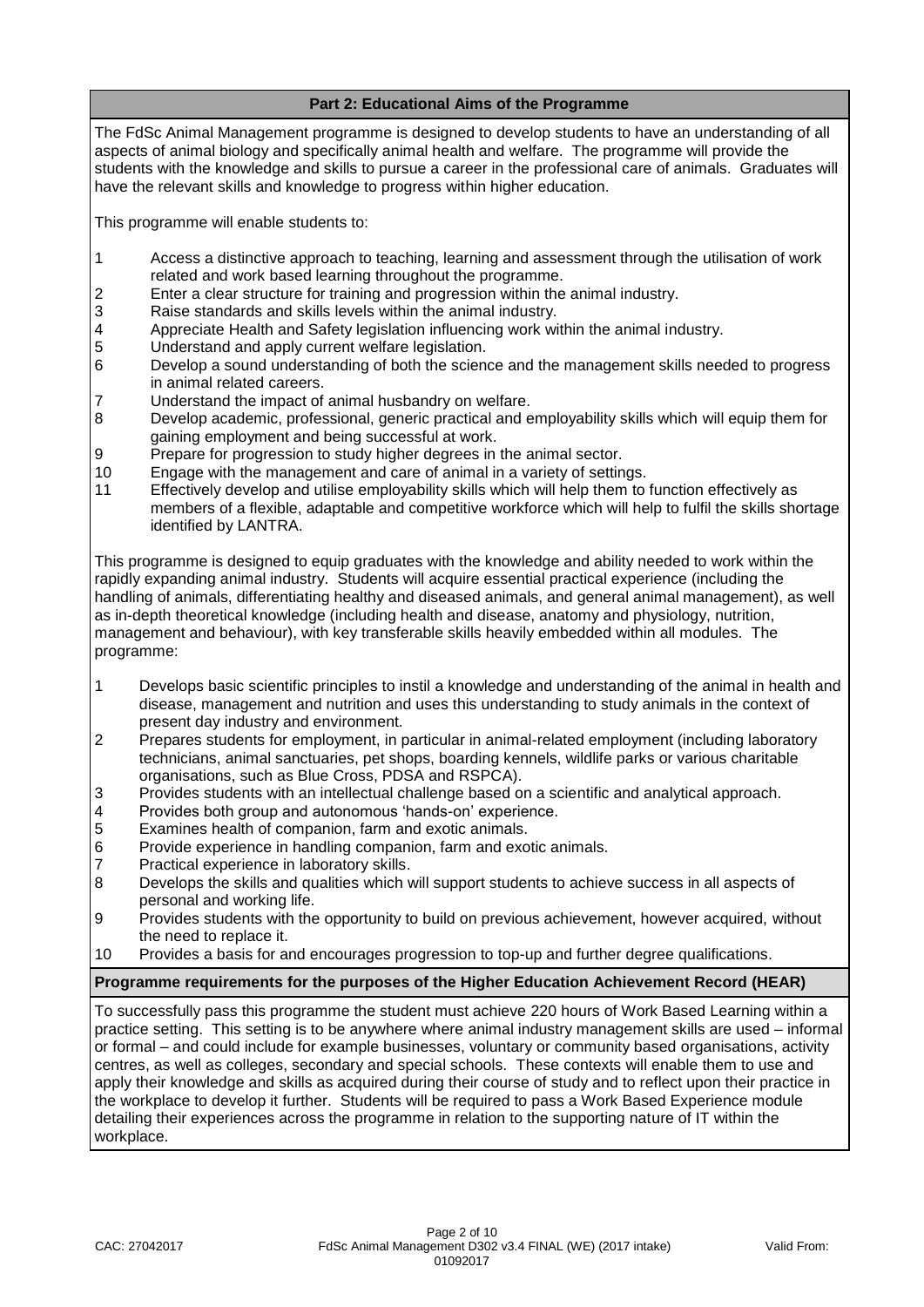|                                                                                                                                                                                                                                                                                                                                                                                                                                                                                                                                 | Part 3: Learning Outcomes of the Programme                                                                                                                                            |                               |                |                |             |             |                         |                                   |                                             |                          |       |        |                 |                 |            |            |                                                         |               |
|---------------------------------------------------------------------------------------------------------------------------------------------------------------------------------------------------------------------------------------------------------------------------------------------------------------------------------------------------------------------------------------------------------------------------------------------------------------------------------------------------------------------------------|---------------------------------------------------------------------------------------------------------------------------------------------------------------------------------------|-------------------------------|----------------|----------------|-------------|-------------|-------------------------|-----------------------------------|---------------------------------------------|--------------------------|-------|--------|-----------------|-----------------|------------|------------|---------------------------------------------------------|---------------|
| The award route provides opportunities for students to develop and demonstrate knowledge and<br>understanding, qualities, skills and other attributes in the following areas:                                                                                                                                                                                                                                                                                                                                                   |                                                                                                                                                                                       |                               |                |                |             |             |                         |                                   |                                             |                          |       |        |                 |                 |            |            |                                                         |               |
| The award provides opportunities for students to develop and demonstrate knowledge and understanding,<br>qualities, skills and other attributes in the areas more fully described below. These have taken account of the<br>relevant subject benchmark Agriculture, Forestry, Agricultural Sciences and Consumer Science and the QAA<br>Foundation degree benchmark. The Sector Skills Council, LANTRA guidance on the Foundation Degree<br>Framework for Animal Health and Welfare was used as guidance for programme content. |                                                                                                                                                                                       |                               |                |                |             |             |                         |                                   |                                             |                          |       |        |                 |                 |            |            |                                                         |               |
|                                                                                                                                                                                                                                                                                                                                                                                                                                                                                                                                 | <b>Learning Outcomes:</b>                                                                                                                                                             |                               |                |                |             |             |                         |                                   |                                             |                          |       |        |                 |                 |            |            |                                                         |               |
|                                                                                                                                                                                                                                                                                                                                                                                                                                                                                                                                 |                                                                                                                                                                                       | and Equine Nutritio<br>Animal | Animal Managem | <b>Busines</b> | ntroduction | ntroduction | Biol<br>s,<br>Mammalian | Behavi<br>imal<br>৳<br>Principles | <b>Biology</b><br>Animal<br>৳<br>Principles | acement<br>ᇟ<br>Sandwich | Appli | Animal | Analy<br>Data / | and<br>Ethics a | Field Cour | ndependent | $\overline{\overline{c}}$<br>anci<br>$\varpi$<br>Making | Method<br>Res |
|                                                                                                                                                                                                                                                                                                                                                                                                                                                                                                                                 | A) Knowledge and understanding of:                                                                                                                                                    |                               |                |                |             |             |                         |                                   |                                             |                          |       |        |                 |                 |            |            |                                                         |               |
| 1                                                                                                                                                                                                                                                                                                                                                                                                                                                                                                                               | The principles which relate theory to practice in animal studies;                                                                                                                     |                               |                |                |             |             |                         |                                   |                                             |                          |       |        |                 |                 |            |            |                                                         |               |
| 2                                                                                                                                                                                                                                                                                                                                                                                                                                                                                                                               | The utilisation of information to prepare reasoned solutions to<br>problems;                                                                                                          |                               |                |                |             |             |                         |                                   |                                             |                          |       |        |                 |                 |            |            |                                                         |               |
| 3                                                                                                                                                                                                                                                                                                                                                                                                                                                                                                                               | The purpose and relevance of IT applications to the modern<br>manager;                                                                                                                |                               | ✓              |                |             |             |                         |                                   |                                             |                          |       |        |                 |                 |            |            |                                                         |               |
| 4                                                                                                                                                                                                                                                                                                                                                                                                                                                                                                                               | Principles of animal management;                                                                                                                                                      |                               |                |                |             |             |                         | ✓                                 |                                             | ✓                        |       |        |                 |                 |            |            |                                                         |               |
| 5                                                                                                                                                                                                                                                                                                                                                                                                                                                                                                                               | Ethical issues in management;                                                                                                                                                         |                               |                |                |             |             |                         |                                   |                                             |                          |       |        |                 |                 |            |            |                                                         |               |
| 6                                                                                                                                                                                                                                                                                                                                                                                                                                                                                                                               | Business principles;                                                                                                                                                                  |                               |                |                |             |             |                         |                                   |                                             |                          |       |        |                 |                 |            |            |                                                         |               |
| 7                                                                                                                                                                                                                                                                                                                                                                                                                                                                                                                               | Current literature relating to animal science;                                                                                                                                        | ✓                             |                |                |             |             |                         |                                   |                                             |                          |       |        |                 |                 |            |            |                                                         |               |
| 8                                                                                                                                                                                                                                                                                                                                                                                                                                                                                                                               | Research, development and experimental design.                                                                                                                                        |                               |                |                |             |             |                         | ✓                                 |                                             |                          |       |        |                 |                 |            |            |                                                         |               |
| 9                                                                                                                                                                                                                                                                                                                                                                                                                                                                                                                               | Theoretical diversity within the field of animal science/management<br>including companion and production animals, animal science,<br>including behaviour, welfare and animal health; | ✓                             |                |                |             |             |                         | ✓                                 |                                             |                          |       |        |                 |                 |            |            |                                                         |               |
| 10                                                                                                                                                                                                                                                                                                                                                                                                                                                                                                                              | Practical animal production, animal handling and husbandry and<br>scientific techniques in the laboratory/field;                                                                      |                               |                |                |             |             |                         |                                   |                                             |                          |       |        |                 |                 |            |            |                                                         |               |
| 11                                                                                                                                                                                                                                                                                                                                                                                                                                                                                                                              | Research skills to facilitate further study at honours level.                                                                                                                         | ✓                             |                |                |             |             |                         | ✓                                 |                                             |                          |       |        |                 |                 |            |            |                                                         |               |
|                                                                                                                                                                                                                                                                                                                                                                                                                                                                                                                                 | (B) Intellectual Skills                                                                                                                                                               |                               |                |                |             |             |                         |                                   |                                             |                          |       |        |                 |                 |            |            |                                                         |               |
| 1                                                                                                                                                                                                                                                                                                                                                                                                                                                                                                                               | Seek, describe and interpret information;                                                                                                                                             |                               |                |                |             |             |                         |                                   |                                             |                          |       |        |                 |                 |            |            |                                                         |               |
| 2                                                                                                                                                                                                                                                                                                                                                                                                                                                                                                                               | Describe, interpret and organise data;                                                                                                                                                |                               |                |                |             |             |                         |                                   |                                             |                          |       |        |                 |                 |            |            |                                                         |               |
| 3                                                                                                                                                                                                                                                                                                                                                                                                                                                                                                                               | Identify and express key themes in written work and oral<br>presentations;                                                                                                            |                               |                |                |             |             |                         |                                   |                                             |                          |       |        |                 |                 |            |            |                                                         |               |
| 4                                                                                                                                                                                                                                                                                                                                                                                                                                                                                                                               | Apply given tools/methods accurately and carefully to a well-<br>defined problem and draw appropriate conclusions;                                                                    |                               |                |                |             |             |                         |                                   |                                             |                          |       |        |                 |                 |            |            |                                                         |               |
| 5                                                                                                                                                                                                                                                                                                                                                                                                                                                                                                                               | Identify, describe and analyse problem situations;                                                                                                                                    |                               |                |                |             |             |                         |                                   |                                             |                          |       |        |                 |                 |            |            |                                                         |               |
| 6                                                                                                                                                                                                                                                                                                                                                                                                                                                                                                                               | Allocate priorities, identify suitable solutions and draw appropriate<br>conclusions;                                                                                                 |                               |                |                |             |             |                         |                                   |                                             |                          |       |        |                 |                 |            |            |                                                         |               |
| 7                                                                                                                                                                                                                                                                                                                                                                                                                                                                                                                               | Understand and apply numerical conventions, interpreting trends<br>and data.                                                                                                          |                               |                |                |             |             |                         |                                   |                                             |                          |       |        |                 |                 |            |            |                                                         |               |
| 8                                                                                                                                                                                                                                                                                                                                                                                                                                                                                                                               | Use statistics effectively in the presentation of an argument;                                                                                                                        |                               |                |                |             |             |                         |                                   |                                             |                          |       |        |                 |                 |            |            |                                                         |               |
| 9                                                                                                                                                                                                                                                                                                                                                                                                                                                                                                                               | Reflect on actions and priorities;                                                                                                                                                    |                               |                |                |             |             |                         |                                   | $\checkmark$                                |                          |       |        |                 |                 |            |            |                                                         |               |
| 10                                                                                                                                                                                                                                                                                                                                                                                                                                                                                                                              | Formulate effective strategies for achieving goals;                                                                                                                                   |                               | √              |                |             |             |                         |                                   |                                             |                          |       |        |                 |                 | ✓          |            |                                                         |               |
| 11                                                                                                                                                                                                                                                                                                                                                                                                                                                                                                                              | Debate issues in relation to more general ethical perspectives.                                                                                                                       |                               |                |                |             |             |                         |                                   |                                             |                          |       |        |                 |                 |            |            |                                                         |               |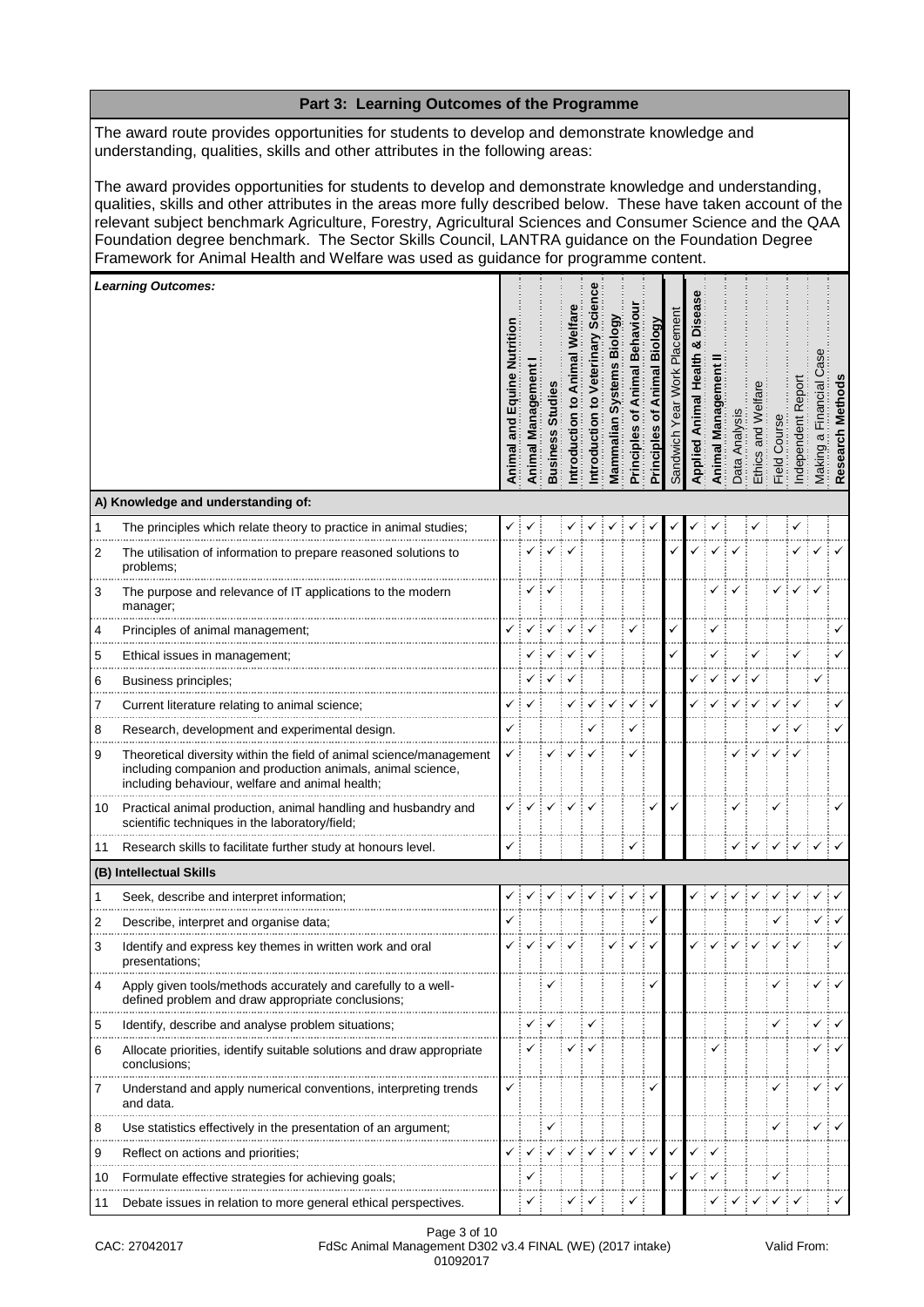|              | <b>Learning Outcomes:</b><br>(C) Subject/Professional/Practical Skills                                                                            | and Equine Nutrition<br>Animal | Managem<br>Animal | Busine: | ntroduction | ntroduction | ₫<br>m<br>ian<br>Vlammal | Behav<br>mal<br>៊<br>Principles | Biology<br>৳<br>Principles | ilda | Animal | $\overline{\omega}$<br>ಗೆ | Ethics | යි<br>Field <sup>1</sup> | त्त<br>$\omega$<br>တ |  |
|--------------|---------------------------------------------------------------------------------------------------------------------------------------------------|--------------------------------|-------------------|---------|-------------|-------------|--------------------------|---------------------------------|----------------------------|------|--------|---------------------------|--------|--------------------------|----------------------|--|
| $\mathbf{1}$ | Prepare students for employment in the animal industry;                                                                                           |                                |                   |         |             |             |                          |                                 |                            |      |        |                           |        |                          |                      |  |
| 2            | Provide a balance between breadth and specialist training and<br>include a grounding in applied principles;                                       |                                |                   |         |             |             |                          |                                 |                            |      |        |                           |        |                          |                      |  |
| 3            | Develop vocational and practical skills, knowledge and<br>understanding which enable students to be competent to relevant<br>industry standards:  |                                |                   |         |             |             |                          |                                 |                            |      |        |                           |        |                          |                      |  |
| 4            | Assist students to be adaptable to the changing demands of<br>business and society;                                                               |                                |                   |         |             |             |                          |                                 |                            |      |        |                           |        |                          |                      |  |
| 5            | Allow students to choose from a range of options appropriate to<br>their needs, while maintaining a coherent programme of study;                  |                                |                   |         |             |             |                          |                                 |                            |      |        |                           |        |                          |                      |  |
| 6            | Provide an opportunity for students to acquire professional<br>qualifications necessary for future employment.                                    |                                |                   |         |             |             |                          |                                 |                            |      |        |                           |        |                          |                      |  |
|              | (D) Transferable skills and other attributes                                                                                                      |                                |                   |         |             |             |                          |                                 |                            |      |        |                           |        |                          |                      |  |
| 1            | Communicate technical information clearly in a written format,<br>within time constraints and in a high pressure environment;                     |                                |                   |         |             |             |                          |                                 |                            |      |        |                           |        |                          |                      |  |
| 2            | Communicate verbally accurately, clearly and appropriately to a<br>variety of audiences demonstrating use of appropriate academic<br>terminology; |                                |                   |         |             |             |                          |                                 |                            |      |        |                           |        |                          |                      |  |
| 3            | Manage own time effectively and identify and achieve individual<br>goals when completing a task for a given deadline;                             |                                |                   |         |             |             |                          |                                 |                            |      |        |                           |        |                          |                      |  |
| 4            | Identify individual goals and responsibilities and assume<br>responsibility for one's actions;                                                    |                                |                   |         |             |             |                          |                                 |                            |      |        |                           |        |                          |                      |  |
| 5            | Demonstrate the skills necessary for self-managed and lifelong<br>learning; and;                                                                  |                                |                   |         |             |             |                          |                                 |                            |      |        |                           |        |                          |                      |  |
| 6            | Allocate tasks for self, individuals and a team and perform in a<br>manner appropriate to these roles and responsibilities.                       | ✓                              |                   |         |             |             |                          |                                 | ✓                          |      |        |                           |        | ✓                        |                      |  |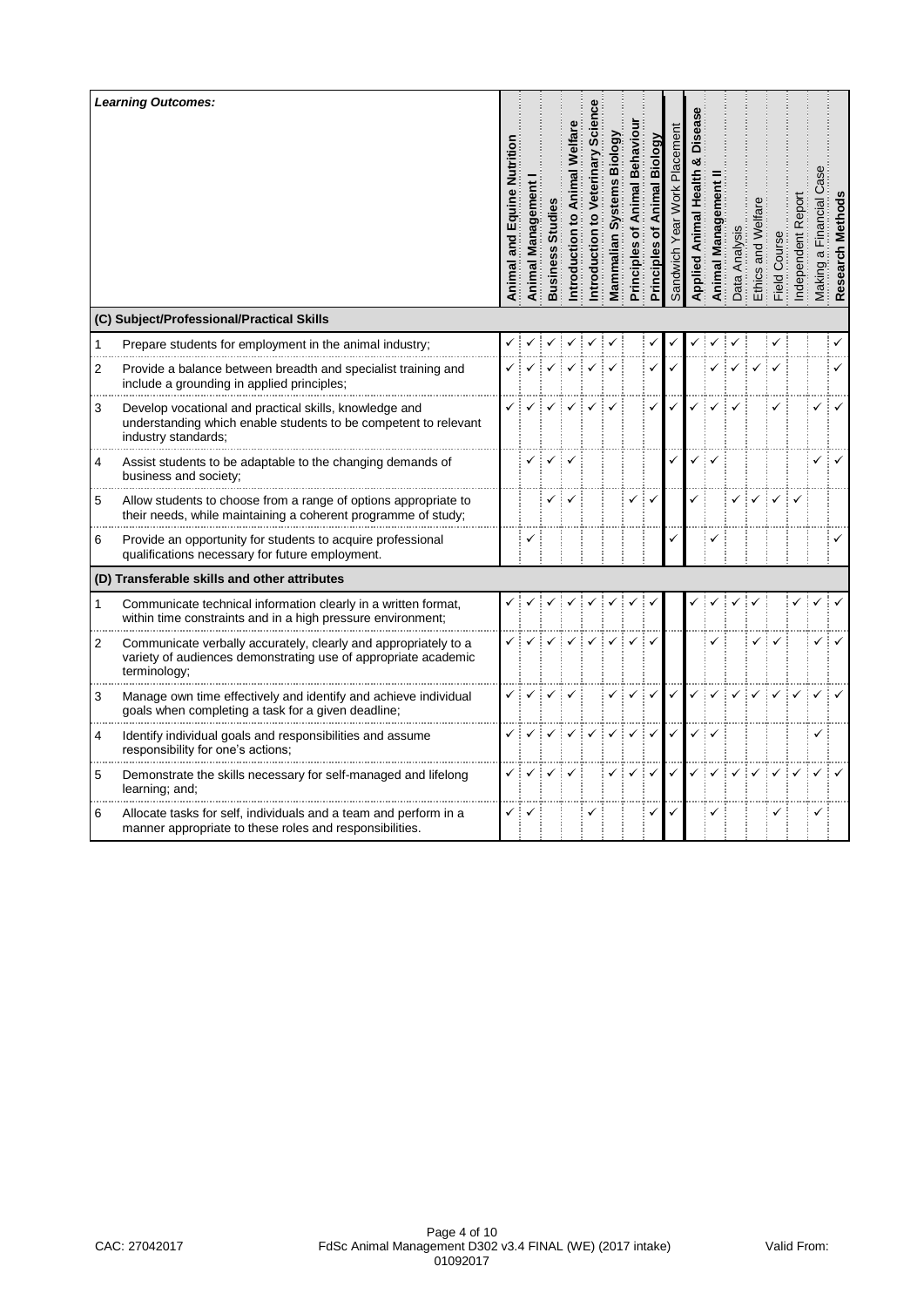## **Part 4: Student Learning and Student Support**

*Teaching and learning strategies to enable learning outcomes to be achieved and demonstrated* On year 1 of the FdSc Animal Management programme teaching is a mix of 24% scheduled, 70% independent and 6% placement learning.

#### *Scheduled learning*

Includes lectures, seminars, tutorials, project supervision, demonstration, practical classes and workshops; fieldwork; external visits; work-based learning. Scheduled sessions may vary slightly depending on the module choices made.

#### *Independent learning*

Includes hours engaged with essential reading, case study preparation, assignment preparation and completion etc. These sessions constitute an average time per level as indicated in the table below. Scheduled sessions may vary slightly depending on the module choices made.

#### *Placement learning*

May include a practice placement, other placement, year abroad. This constitutes an average per level as indicated below.

#### *Virtual Learning Environment (VLE), or equivalent*

This specification is supported by a VLE where students will be able to find all necessary module information. Direct links to information sources will also be provided from within the VLE.

| <b>Module Title</b>                        | Scheduled (%)  | Independent (%) | Placement (%)  |
|--------------------------------------------|----------------|-----------------|----------------|
| Animal and Equine Nutrition                | 24             | 76              | $\Omega$       |
| Animal Management I                        | 27             | 33              | 40             |
| <b>Business Studies</b>                    | 24             | 76              | $\Omega$       |
| Introduction to Animal Welfare             | 24             | 76              | $\mathbf{0}$   |
| Introduction to Veterinary Science         | 24             | 76              | 0              |
| Mammalian Systems Biology                  | 24             | 76              | $\Omega$       |
| Principles of Animal Behaviour             | 24             | 76              | 0              |
| Principles of Animal Biology               | 24             | 76              | $\Omega$       |
| Sandwich Year Work Placement               | $\overline{0}$ | $\mathbf{0}$    | 100            |
| <b>Animal Management II</b>                | 27             | 33              | 40             |
| <b>Applied Animal Health &amp; Disease</b> | 24             | 76              | $\mathbf{0}$   |
| Data Analysis                              | 24             | 76              | $\overline{0}$ |
| <b>Ethics and Welfare</b>                  | 24             | 76              | $\overline{0}$ |
| <b>Field Course</b>                        | 24             | 76              | $\overline{0}$ |
| <b>Independent Report</b>                  | 24             | 76              | $\Omega$       |
| <b>Making a Financial Case</b>             | 24             | 76              | $\mathbf{0}$   |
| <b>Research Methods</b>                    | 24             | 76              | $\Omega$       |

#### *Careers*

To support learner's career preparations, UWE careers personnel visit Weston on a regular basis and the students can use all the UWE Careers on line resources as well as see Careers staff at Frenchay and other campuses. Tutors will also offer subject specific careers advice through module sessions or individual tutorials. Careers Fairs are arranged periodically to allow students to engage directly with employers from the industry sector.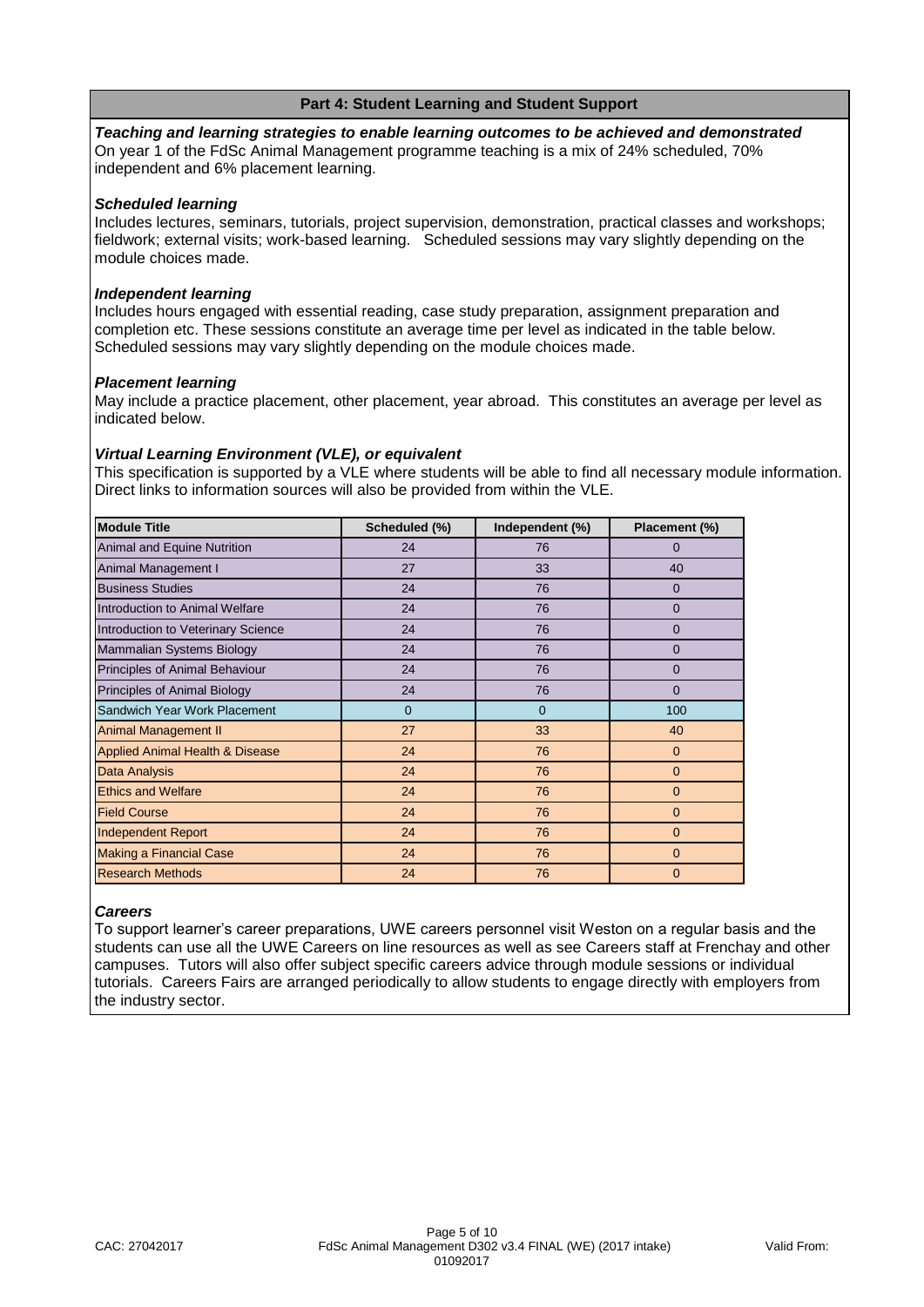### **Description of any Distinctive Features**

The purpose of the programme is to provide a balance of vocational and academic study that is intellectually challenging, vocationally relevant, and provides a foundation for pursuing a career in animal science.

The programme has been designed to build on the competencies of a wide spectrum of students who should be capable of taking up appropriate positions of responsibility within the range of vocational opportunities to be found operating in the animal science industry. There has been substantial employer input in the design of the programme through vocational panels representing employers from the local area, thus identifying employers' needs and current skills gaps.

In the Foundation degree programme, academic knowledge and understanding reinforces and supports the development of vocational skills to equip the student to meet the needs of employers. The programme embraces the Government's commitment to the expansion of higher education. The flexibility of the Foundation Degree allows people already in work to engage in higher education whilst making full use of, and awarding credit for, prior experiential learning within the working environment. The Foundation Degree also provides a pathway for lifelong learning and the opportunity to progress to Honours degree programmes.

Students undertake two vocationally based modules within their programme which contribute to the overall ethos of work related learning that forms the basis of the Foundation Degree. Level 1 students undertake 'Animal Management I', which prepares the student for work, during which all students undertake a six week work placement (or part-time equivalent) in a relevant industry.

Knowledge and understanding from this work-based learning underpins level 2 'Animal Management II' which helps the student to identify how businesses are run and prepares the student for future careers. As part of this module students compile a portfolio that reflects the work placement providers' organisation or business (how it was run, how decisions were made, etc) which is assessed, along with a portfolio of evidence of the skills gained and work placement hours (six weeks full time, or part-time equivalent) completed.

Students are supported during the programme through online web-based support such as the Virtual Learning Environment (VLE) and Digital collection, and individual tutorial sessions with a designated tutor.

A range of modules will be complimented by collaborative delivery with Hartpury College staff and cross college teaching. This will include trips to Hartpury College for specific lectures and the use of resources to compliment delivery from Weston College in partnership with Badgworth Arena.

### **Part 5: Assessment**

Approved variant to University **Academic Regulations and Procedures** 

#### **Assessment Strategy**

Assessment strategy to enable the learning outcomes to be achieved and demonstrated:

This Foundation Degree offers both a traditional form of assessment with both formative and summative assessment during delivery of science based theoretical modules and modules that rely upon the students' capacity to draw upon their experience of the workplace. This practical professional experience, whether paid or unpaid, is essential for success on this Foundation Degree.

Formal assessment currently includes the following:

- 1 a range of small scale enquiries based in the workplace:
- 2 reflective and evaluative accounts or audits of initiatives, interventions, specific practices that might take place in the workplace;
- 3 creation of portfolios that evidence the experiences occurring in the workplace through completion of witness statements, observational reports, reports on practice, logs and journals, planning documents etc.;
- 4 written assignments, essays and prepared papers with further reading to enhance insight to a specific topic area;
- 5 examination of the core scientific principles underpinning practice;<br>6 oral presentations and posters on module related topics.
- oral presentations and posters on module related topics.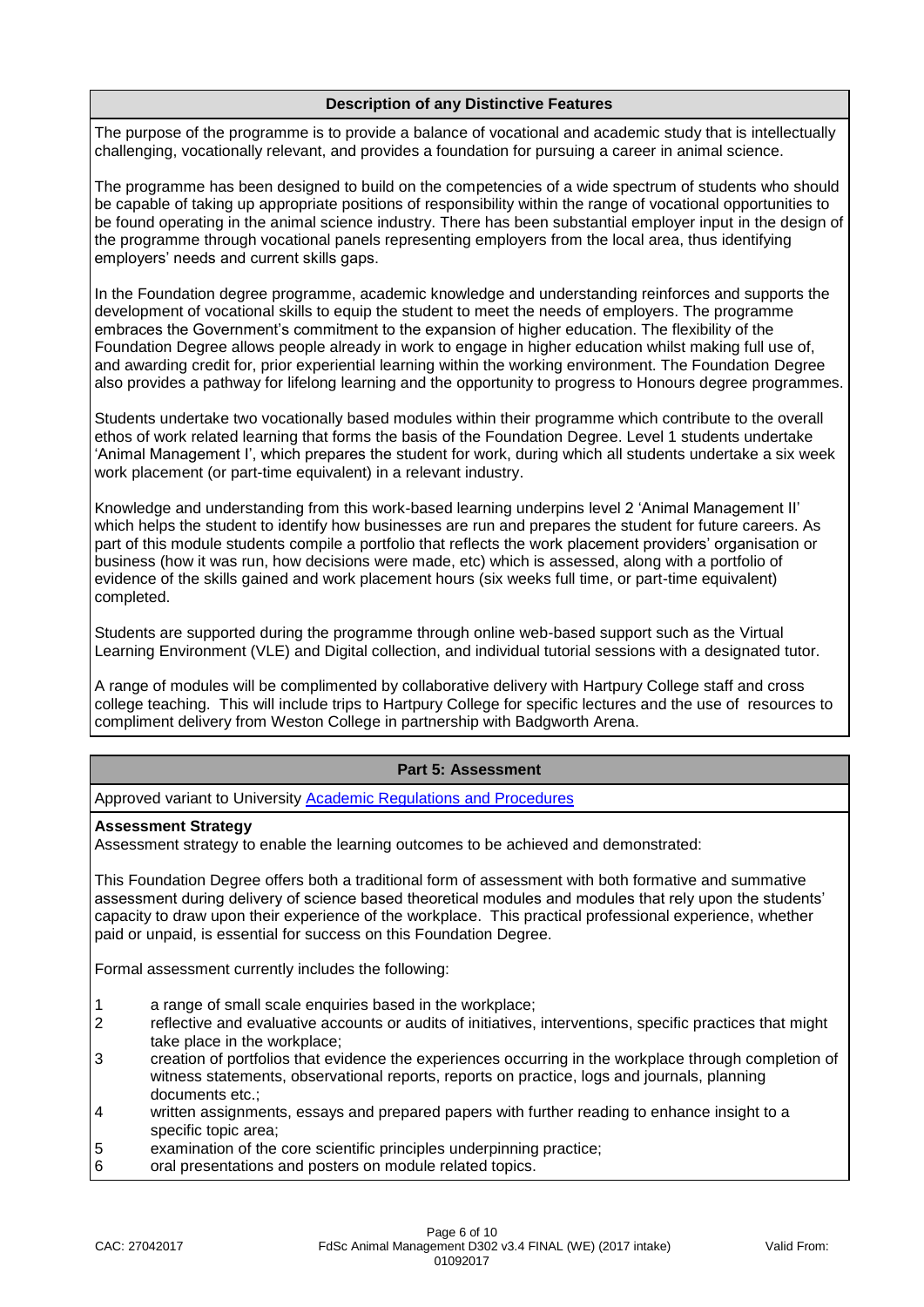The assessment criteria are stated within handbooks and made evident with individual assignments. All feedback will relate to individual learning outcomes in order to develop students' capacity to reflect and improve performance during the course of the programme.

In line with the College's commitment to facilitating equal opportunities, a student may apply for alternative means of assessment if appropriate. Each application will be considered on an individual basis taking into account learning and assessment needs. For further information regarding this please refer to the VLE.

The programme encompasses a range of **assessment methods** including; written assignments and examinations, practical and oral examinations, laboratory reports and notebooks. These are detailed in the following assessment map:

### **Assessment Map for FdSc Animal Management**

|                                                         |                                            | Type of Assessment*        |                                                |                      |                |                                |                                        |                    |                                                                           |              |                                      |
|---------------------------------------------------------|--------------------------------------------|----------------------------|------------------------------------------------|----------------------|----------------|--------------------------------|----------------------------------------|--------------------|---------------------------------------------------------------------------|--------------|--------------------------------------|
|                                                         |                                            | <b>Unseen Written Exam</b> | Open Book Written Exam<br>(eg Case Study Exam) | n-Class Written Test | Practical Exam | Practical Skills<br>Assessment | Oral assessment and/or<br>presentation | Written Assignment | $\overline{69}$<br>aboratory/Fiel<br>Report/Project<br><b>Votebook</b> ). | Dissertation | Portfolio (eg practice<br>portfolio) |
| <b>Compulsory</b>                                       | Animal and Equine Nutrition                | A (50)                     |                                                |                      |                |                                |                                        | B(50)              |                                                                           |              |                                      |
| <b>Modules</b><br>Level 1                               | Animal Management I                        |                            |                                                |                      |                |                                |                                        |                    | B<br>(100)                                                                |              | A<br>(P/F)                           |
|                                                         | <b>Business Studies</b>                    |                            |                                                |                      |                |                                | A (25)                                 | B (75)             |                                                                           |              |                                      |
|                                                         | Introduction to Animal Welfare             | A (50)                     |                                                |                      |                |                                |                                        | B (50)             |                                                                           |              |                                      |
|                                                         | <b>Introduction to Veterinary Science</b>  |                            | A(40)                                          |                      | B (60)         |                                |                                        |                    |                                                                           |              |                                      |
|                                                         | <b>Mammalian Systems Biology</b>           |                            |                                                |                      | A(40)          |                                |                                        |                    | B(60)                                                                     |              |                                      |
|                                                         | <b>Principles of Animal Behaviour</b>      |                            |                                                |                      |                |                                | A(40)                                  | B(60)              |                                                                           |              |                                      |
|                                                         | <b>Principles of Animal Biology</b>        | A(50)                      |                                                |                      |                |                                |                                        |                    | B(50)                                                                     |              |                                      |
| <b>Optional Year</b>                                    | <b>Sandwich Year Work Placement</b>        |                            |                                                |                      |                |                                |                                        |                    |                                                                           |              | A<br>(100)                           |
| <b>Compulsory</b>                                       | <b>Animal Management II</b>                |                            |                                                |                      |                |                                |                                        |                    | B(50)                                                                     |              | A (50)                               |
| <b>Module</b><br>Level <sub>2</sub>                     | <b>Applied Animal Health &amp; Disease</b> | A (60)                     |                                                |                      |                |                                |                                        | B(40)              |                                                                           |              |                                      |
|                                                         | <b>Research Methods</b>                    |                            | A (50)                                         |                      |                |                                |                                        |                    | B(50)                                                                     |              |                                      |
| <b>Optional</b><br><b>Modules</b><br>Level <sub>2</sub> | <b>Data Analysis</b>                       |                            |                                                |                      |                |                                |                                        |                    |                                                                           |              | B<br>(100)                           |
|                                                         | <b>Ethics and Welfare</b>                  | A (50)                     |                                                |                      |                |                                | B(50)                                  |                    |                                                                           |              |                                      |
|                                                         | <b>Field Course</b>                        |                            |                                                |                      |                |                                | A (25)                                 |                    | B (75)                                                                    |              |                                      |
|                                                         | <b>Independent Report</b>                  |                            | A (25)                                         |                      |                |                                |                                        |                    | B (75)                                                                    |              |                                      |
|                                                         | <b>Making a Financial Case</b>             |                            |                                                |                      |                |                                |                                        | A<br>(100)         |                                                                           |              |                                      |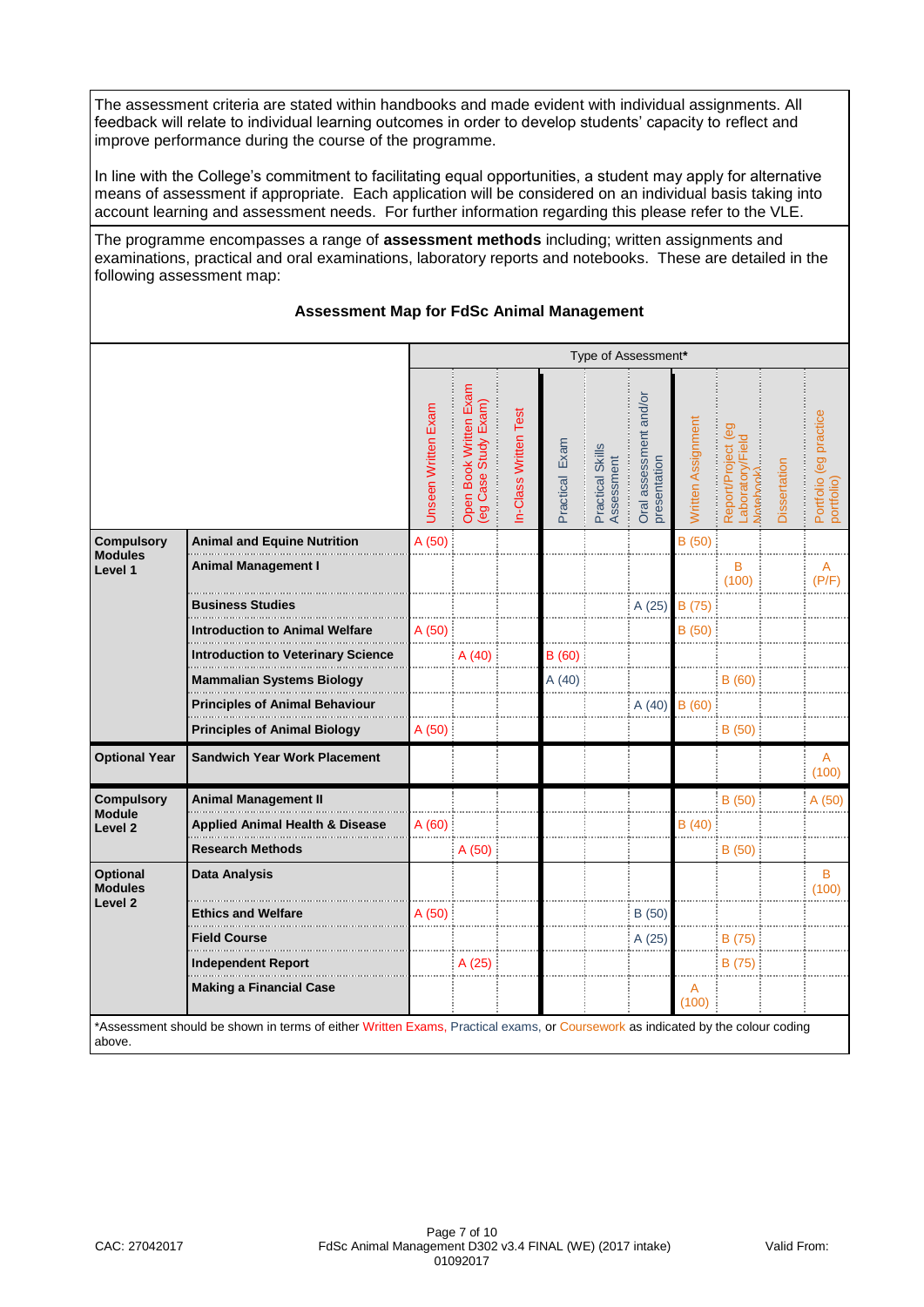This structure diagram demonstrates the student journey from Entry through to Graduation for a typical **full time student**, including:

**Part 6: Programme Structure**

1 level and credit requirements<br>2 interim award requirements

2 interim award requirements<br>3 module diet, including comp

3 module diet, including compulsory and optional modules

*Note:*As discussed with a personal tutor, Principles of Animal Biology is a requirement if a student does not hold A-level Biology grade E or above, or equivalent.

| <b>ENTRY</b>           | <b>Compulsory Modules</b>                                                                                                                                                                                                                                                                                                                                                                 | <b>Optional Modules</b>                                                                                                                                                                                                                                                            | <b>Interim Awards</b>                                                                                                                                                                                                                                                                                                                                                                                                                                                     |
|------------------------|-------------------------------------------------------------------------------------------------------------------------------------------------------------------------------------------------------------------------------------------------------------------------------------------------------------------------------------------------------------------------------------------|------------------------------------------------------------------------------------------------------------------------------------------------------------------------------------------------------------------------------------------------------------------------------------|---------------------------------------------------------------------------------------------------------------------------------------------------------------------------------------------------------------------------------------------------------------------------------------------------------------------------------------------------------------------------------------------------------------------------------------------------------------------------|
| $\overline{ }$<br>Year | Animal and Equine Nutrition<br>(UINXQ9-15-1)<br>Animal Management I (UINVLL-30-1)<br>Business Studies (UINXQY-15-1)<br>Introduction to Animal Welfare<br>(UINXK9-15-1)<br>Introduction to Veterinary Science<br>(UINXR3-15-1)<br>Mammalian Systems Biology<br>(UINXR4-15-1)<br>Principles of Animal Behaviour<br>(UINXQ5-15-1)<br>Principles of Animal Biology<br>(UINXK8-15-0) (Level 0) |                                                                                                                                                                                                                                                                                    | Certificate in Animal Management<br>Credit Requirements: 60 credits at<br>level 0 or above of which not less<br>than 50 are at level 1 or above.<br>Cert HE Animal Management<br>Credit Requirements: 120 credits at<br>level 0 or above of which not less<br>than 100 are at level 1 or above<br><b>TARGET AWARD</b><br><b>FdSc Animal Management</b><br>Credit Requirements: 240 credits at<br>level 0 or above of which not less<br>than 2200 are at level 1 or above. |
| Optional<br>Year<br>БЭ | Sandwich Year Work Placement (UINVK6-15-2)                                                                                                                                                                                                                                                                                                                                                |                                                                                                                                                                                                                                                                                    | and not less than 100 are at level 2<br>or above, to include all compulsory<br>modules, with the exception of<br>Sandwich Year Work Placement.                                                                                                                                                                                                                                                                                                                            |
| $\sim$<br>Year         | Animal Management II<br>(UINVK9-30-2)<br>Applied Animal Health & Disease<br>(UINXSN-30-2)<br>Research Methods (UINXPU-15-2)                                                                                                                                                                                                                                                               | Students are normally required to<br>select 45 credits from the optional<br>modules listed below:<br>Data Analysis (UINXPW-15-2)<br>Independent Report (UINXRX-15-2)<br>Ethics and Welfare (UINXSW-15-2)<br>Field Course (UINXSY-15-2)<br>Making a Financial Case<br>(UINVK8-15-2) | <b>TARGET AWARD</b><br>FdSc Animal Management (SW)<br>Credit Requirements: 240 credits at<br>level 0 or above of which not less<br>than 200 are at level 1 or above, and<br>not less than 100 are at level 2 or<br>above, to include all compulsory<br>modules and Sandwich Year Work<br>Placement                                                                                                                                                                        |
| <b>GRADUATION</b>      |                                                                                                                                                                                                                                                                                                                                                                                           |                                                                                                                                                                                                                                                                                    |                                                                                                                                                                                                                                                                                                                                                                                                                                                                           |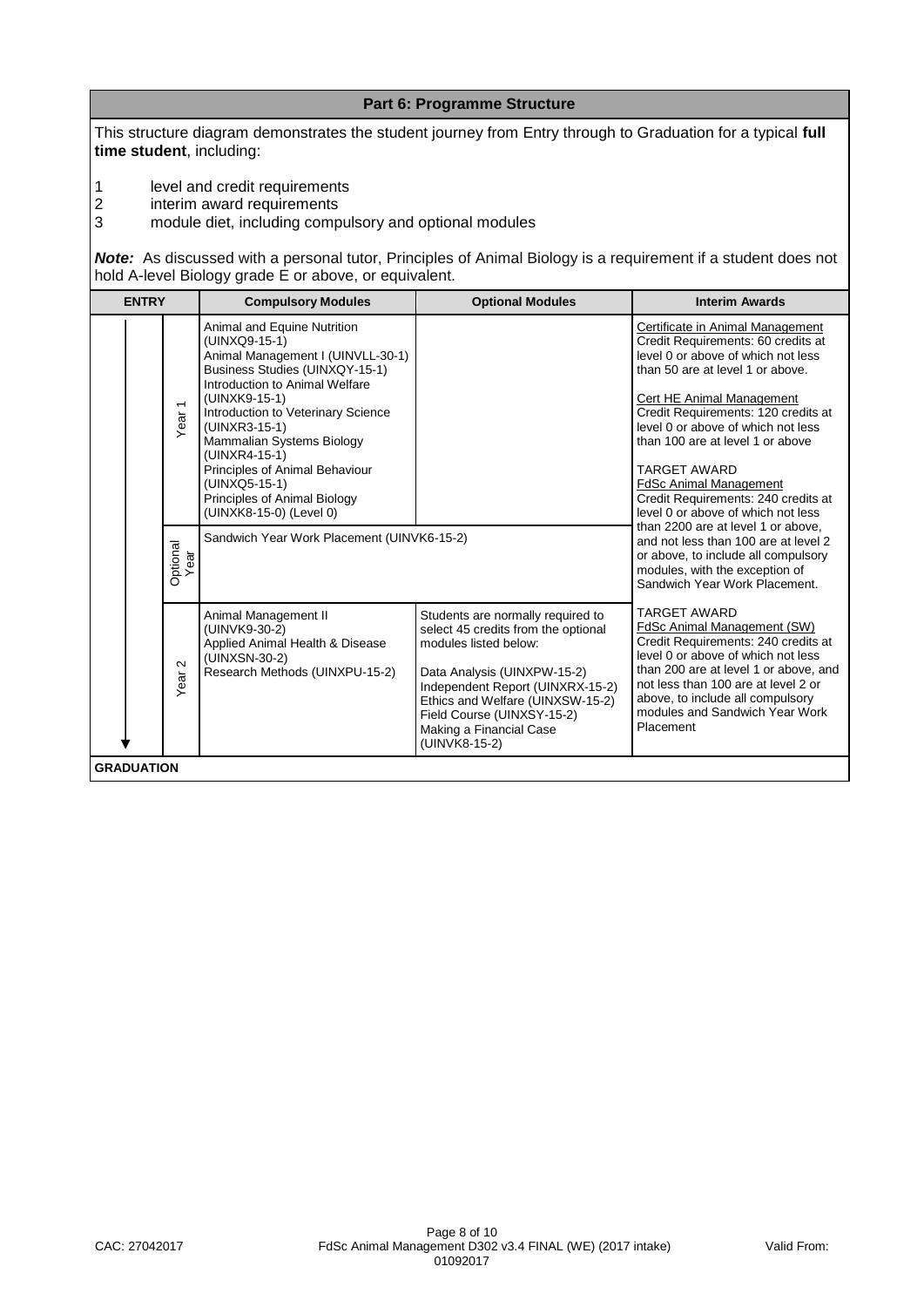# **Part time:**

# The following structure diagram demonstrates the student journey from Entry through to Graduation for a typical **part time student.**

| <b>ENTRY</b> |                                                             | <b>Compulsory Modules</b>                                                                                                                                                                                                                            | <b>Optional Modules</b>                                                                                                                   | <b>Interim Awards</b>                                                                                                                                                                                                                                                                                  |
|--------------|-------------------------------------------------------------|------------------------------------------------------------------------------------------------------------------------------------------------------------------------------------------------------------------------------------------------------|-------------------------------------------------------------------------------------------------------------------------------------------|--------------------------------------------------------------------------------------------------------------------------------------------------------------------------------------------------------------------------------------------------------------------------------------------------------|
|              | $\frac{1}{1}$<br>Year                                       | Animal Management I (UINVLL-30-1)<br>Introduction to Veterinary Science<br>(UINXR3-15-1)<br>Mammalian Systems Biology<br>(UINXR4-15-1)<br>Principles of Animal Behaviour<br>(UINXQ5-15-1)<br>Principles of Animal Biology<br>(UINXK8-15-0) (Level 0) |                                                                                                                                           | Certificate in Animal Management<br>Credit Requirements: 60 credits at<br>level 0 or above of which not less<br>than 50 are at level 1 or above.<br>Certificate HE Animal Management<br>Credit Requirements: 120 credits at<br>level 0 or above of which not less<br>than 100 are at level 1 or above. |
|              | $\overline{\phantom{0}}$<br>$\overline{\mathsf{N}}$<br>Year | Animal and Equine Nutrition<br>(UINXQ9-15-1)<br>Applied Animal Health & Disease<br>(UINXSN-30-2)<br>Business Studies (UINXQY-15-1)<br>Introduction to Animal Welfare<br>(UINXK9-15-1)                                                                | Ethics and Welfare (UINXSW-15-2)                                                                                                          | <b>TARGET AWARD</b><br><b>FdSc Animal Management</b><br>Credit Requirements: 240 credits at<br>level 0 or above of which not less<br>than 220 are at level 1 or above, and<br>not less than 100 are at level 2 or<br>above, to include all compulsory                                                  |
|              | $\overline{3}$ .<br>Year                                    | Animal Management II<br>(UINVK9-30-2)<br>Research Methods (UINXPU-15-2)                                                                                                                                                                              | Data Analysis (UINXPW-15-2)<br>Independent Report (UINXRX-15-2)<br>Field Course (UINXSY-15-2)<br>Making a Financial Case<br>(UINVK8-15-2) | modules.                                                                                                                                                                                                                                                                                               |
|              |                                                             |                                                                                                                                                                                                                                                      |                                                                                                                                           |                                                                                                                                                                                                                                                                                                        |

**GRADUATION**

# **Part 7: Entry Requirements**

The University's Standard Entry Requirements apply with the following additions:

Applicants must provide evidence which demonstrates to the University's satisfaction that they can benefit from study at foundation degree level and are likely to achieve the required standard. Applicants will have achieved five subjects including English, Mathematics and Science at GCSE level grades A-C, or equivalents (functional skills level 2 is considered equivalent to English and Mathematics GCSE Grades A-C for this programme), and current UCAS Tariff Points or equivalent, to normally include a science subject. Applicants will have achieved tariff points as appropriate for the year of entry, which for the academic year 2013/14 was 160 tariff points.

We also welcome applicants from a diverse range of backgrounds who do not have the entry requirements outlined above. The university will consider applicants on the basis of evidence of personal, professional and educational experience which indicates an applicant's ability to meet the demands of an undergraduate degree programme. Applicants with non-standard entry criteria will be reviewed on an individual basis. This will take the form of an individual interview with members of the programme team and possibly the completion of a set task such as a written assignment. Where appropriate experience or learning has been gained prior to enrolment on the programme AL/AEL may be possible.

Applicants whose first language is not English must also gain a minimum IELTS score of 6.0 prior to entry onto the programme.